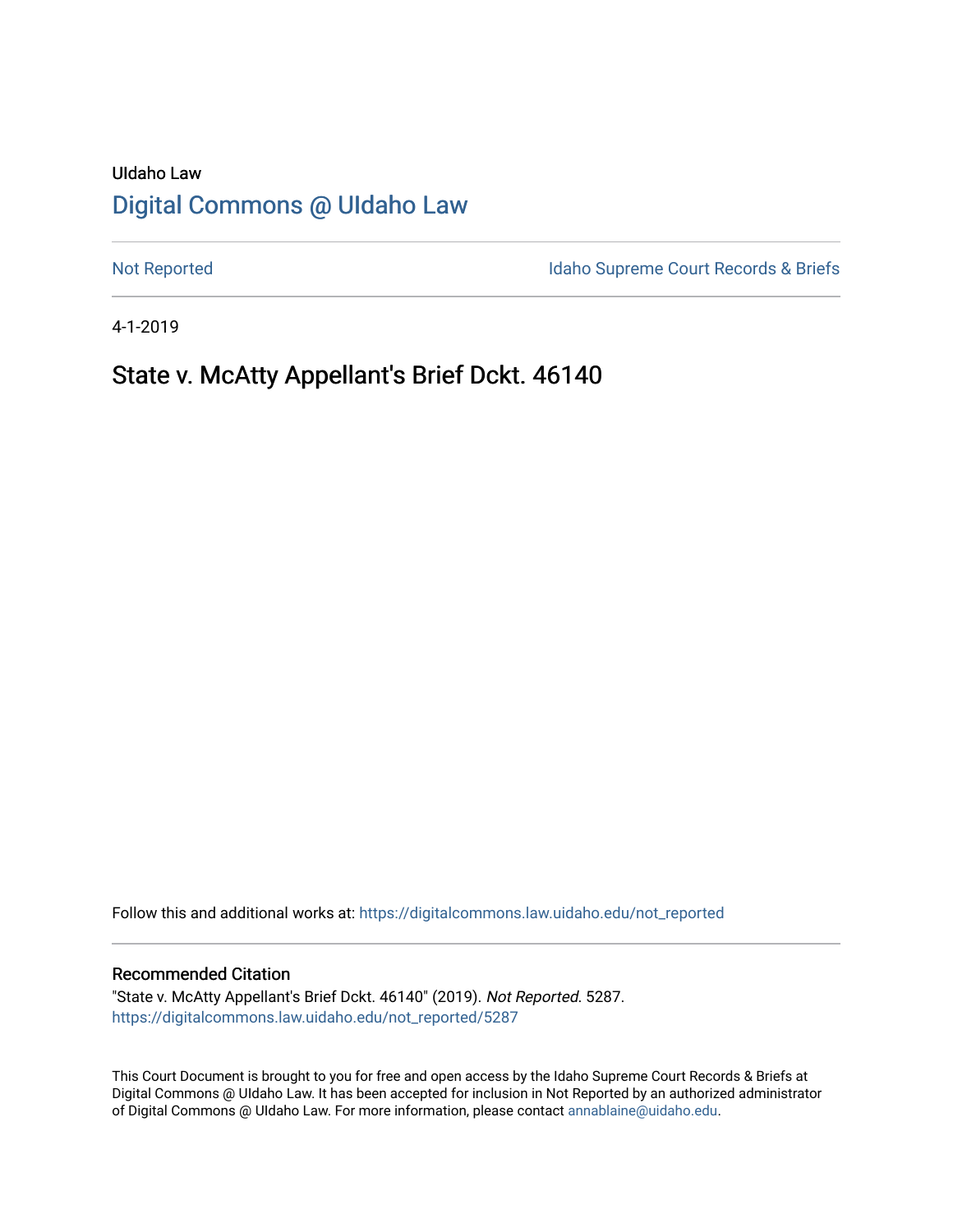Electronically Filed 4/1/2019 11:16 AM Idaho Supreme Court Karel Lehrman, Clerk of the Court By: Brad Thies, Deputy Clerk

ERIC D. FREDERICKSEN State Appellate Public Defender I.S.B. #6555

JASON C. PINTLER Deputy State Appellate Public Defender **I.S.B.** #6661 322 E. Front Street, Suite 570 Boise, Idaho 83702 Phone: (208) 334-2712 Fax: (208) 334-2985 E-mail: documents@sapd.state.id. us

## IN THE SUPREME COURT OF THE STATE OF IDAHO

| STATE OF IDAHO,       |                               |
|-----------------------|-------------------------------|
|                       | NO. 46140-2018                |
| Plaintiff-Respondent, |                               |
|                       | IDAHO COUNTY NO. CR-2017-2433 |
| V.                    |                               |
|                       |                               |
| CECIL MCATTY,         | <b>APPELLANT'S BRIEF</b>      |
|                       |                               |
| Defendant-Appellant.  |                               |
|                       |                               |

## STATEMENT OF THE CASE

## Nature of the Case

A jury found Cecil McAtty guilty of felony driving under the influence (DUI) and the district court sentenced him to a six year term, with three years fixed. Mr. McAtty asserts that, in light of the mitigating factors that exist in his case, the district court imposed an excessive sentence.

## Statement of the Facts & Course of Proceedings

Around 9:45 a.m. on a September morning in 2017, Mr. McAtty fell asleep at the wheel, drove his vehicle off of the highway, and struck a tree. (R., pp.15-17.) The State filed a criminal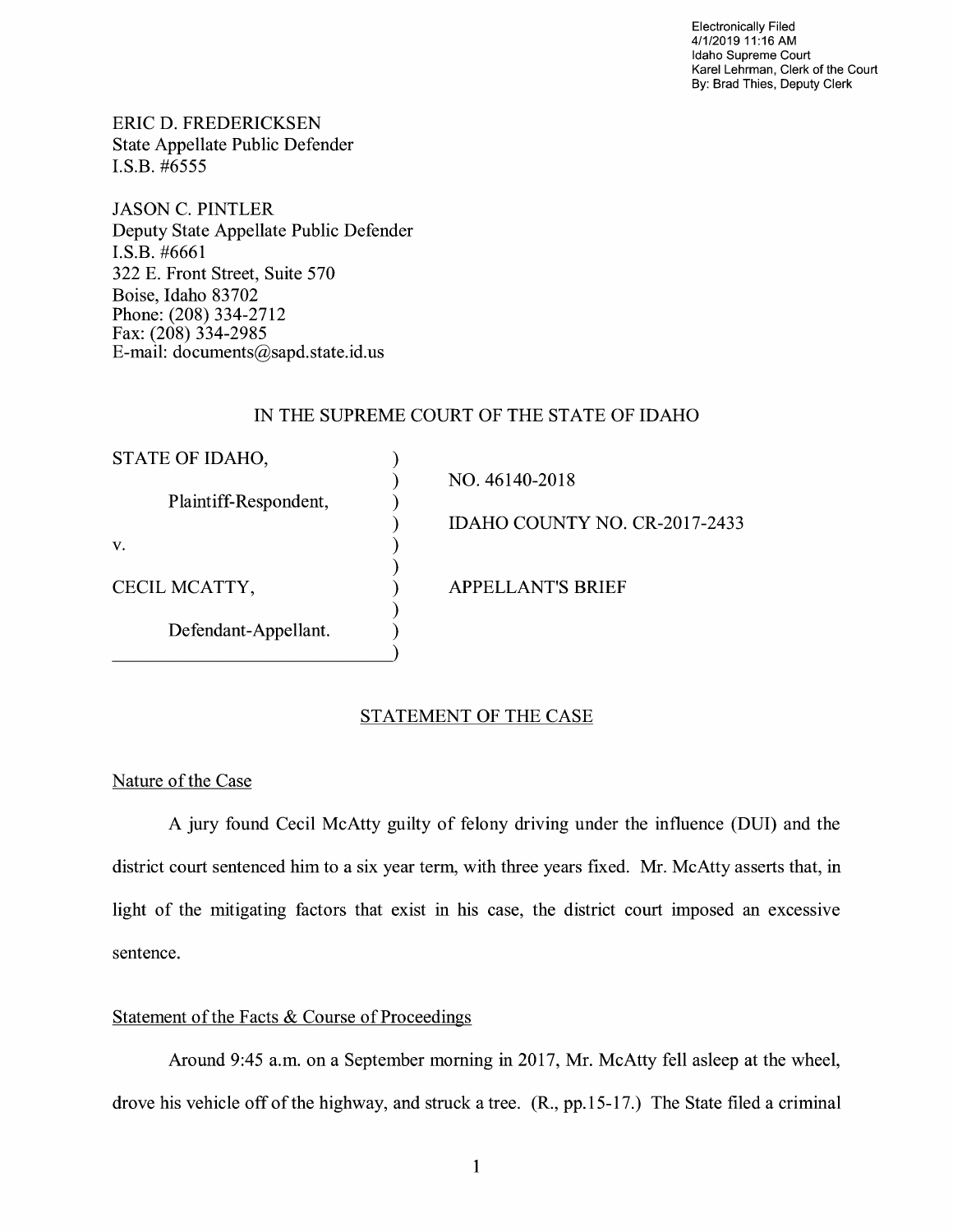complaint alleging that Mr. McAtty committed felony DUI by driving while under the influence of alcohol, and having a prior felony DUI conviction within the previous 15 years. **(R.,** pp.11- 17.) A preliminary hearing was held, Mr. McAtty was bound over into the district court, and an information was filed charging him with the above crime. (R., pp.21-25.) Mr. McAtty exercised his right to a jury trial, and the jury found him guilty. (R., pp.90-95, 129-34.)

During the sentencing hearing, the State asked the court to impose a unified term of 10 years, with five years fixed (Tr.  $4/23/18$ , p.345, L.25 – p.346, L.2), while Mr. McAtty's attorney asked the court to impose no more than a four years, with two years fixed, and/or to retain jurisdiction (Tr.  $4/23/18$ , p.339, L.25 - p.340, L.5). The district court followed neither recommendation and instead imposed a unified term of six years, with three years fixed, without retaining jurisdiction. (R., pp.149-51, 170.) Mr. McAtty filed a timely Notice of Appeal. (R., pp.157-60.)

#### ISSUE

Did the district court abuse its discretion by imposing an excessive sentence upon Mr. McAtty, in light of the mitigating factors that exist in this case?

#### ARGUMENT

#### The District Court Abused Its Discretion By Imposing An Excessive Sentence Upon Mr. McAtty, In Light Of The Mitigating Factors That Exist In This Case

Mr. McAtty asserts that, given any view of the facts, his unified sentence of six years, with three years fixed, is excessive. Sentencing decisions are left to the sound discretion of the district court and will be overturned on appeal only where the defendant demonstrates the court abused its discretion. The governing criteria or objectives of criminal punishment are: (1) protection of society; (2) deterrence of the individual and the public generally; (3) the possibility of rehabilitation; and (4) punishment or retribution for wrongdoing.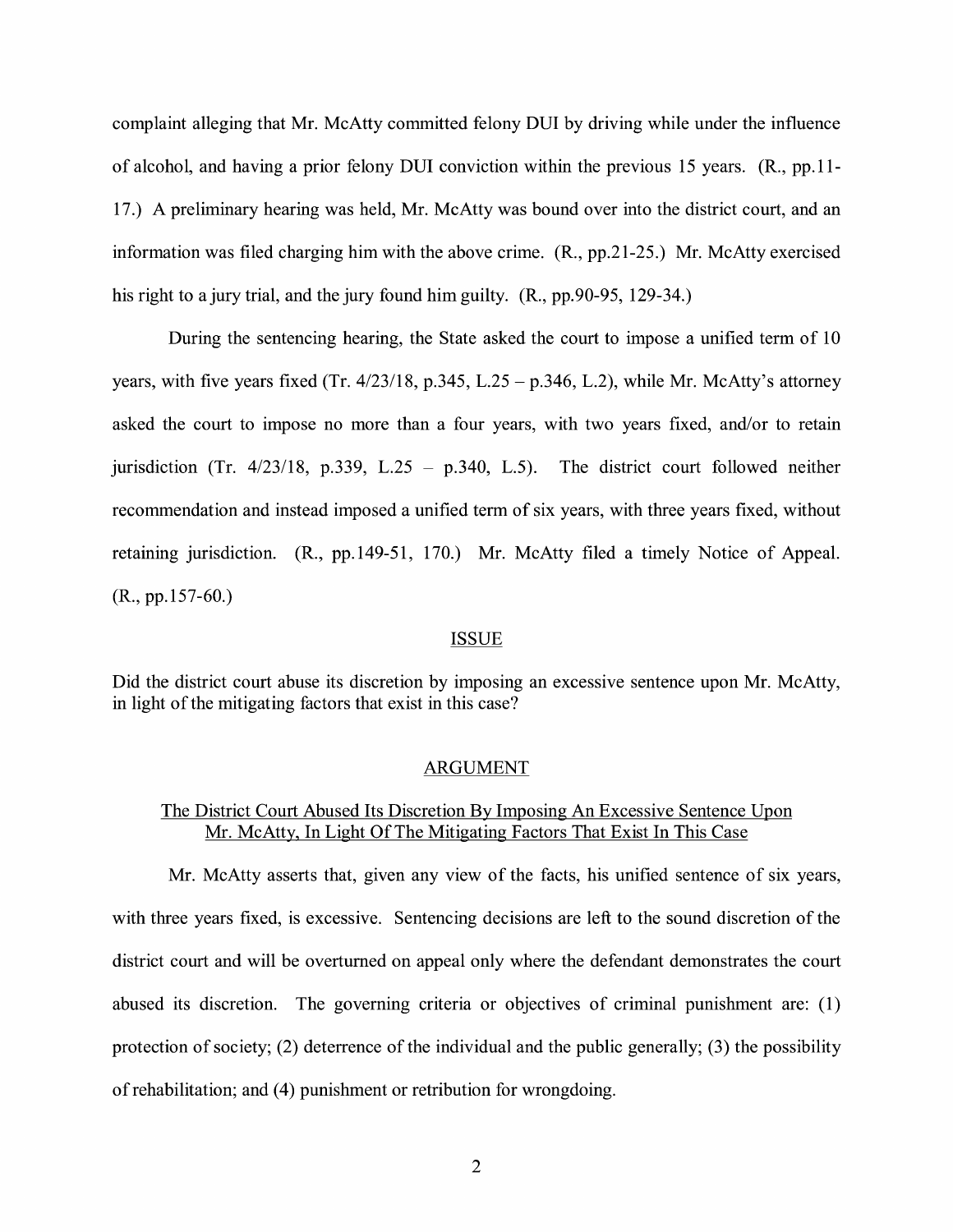Although Mr. McAtty has struggled with alcohol for most of his life, the loss of his mother in April of 2017 was particularly hard on him, and it led to his increased drinking. Mr. McAtty's father passed away when he was just eight years-old, and his mother, Marlene, raised Mr. McAtty and his three siblings on her own, teaching them hard work and selfsufficiency.  $(PSI, p.7.)^1$  Mr. McAtty first consumed alcohol at the age of 14 and he has had periods of his life where he was drinking too much, which contributed to his legal problems. (PSI, pp.10-11.) He took his mother's loss very hard, and he again turned to alcohol to cope with his loss. (PSI, pp.3, 11.) Mr. McAtty's sister described her brother as a good man, but noted that their mother meant '"everything"' to Mr. McAtty, and he began to drink more after she passed away. (PSI, p.8.) He knows that he needs treatment and he wants to quit drinking. (PSI, p.12.) Mr. McAtty's nieces were with him at the sentencing hearing, and the district court noted, "[y]ou clearly have a loving and supporting family." (Tr. 4/23/18, p.347, L.13-19; p.348, Ls.13-14.)

Mr. McAtty took the lessons his mother taught him to heart and is a very hard worker. His sister noted that Mr. McAtty had a good job at the Clearwater River Casino and his employer liked him. (PSI, p.8.) Indeed, his employer described him as "'very reliable and always one to help and complete his job quickly."" (PSI, p.10.) Although he had not been employed at the time due to his incarceration, at sentencing, Mr. McAtty provided the court with a letter he received from Nez Perce Tribal Enterprises containing a conditional offer of employment. (PSI, pp.10-13.)

Mr. McAtty was remorseful for his actions and how those actions affected others. (PSI, pp.4, 12.) During his sentencing hearing, Mr. McAtty twice told the district court that he was

<sup>&</sup>lt;sup>1</sup> Citations to the Presentence Investigation Report and its attached documents will use the designation **"PSI"** and the page number associated with the 54-page electronic file containing those documents.